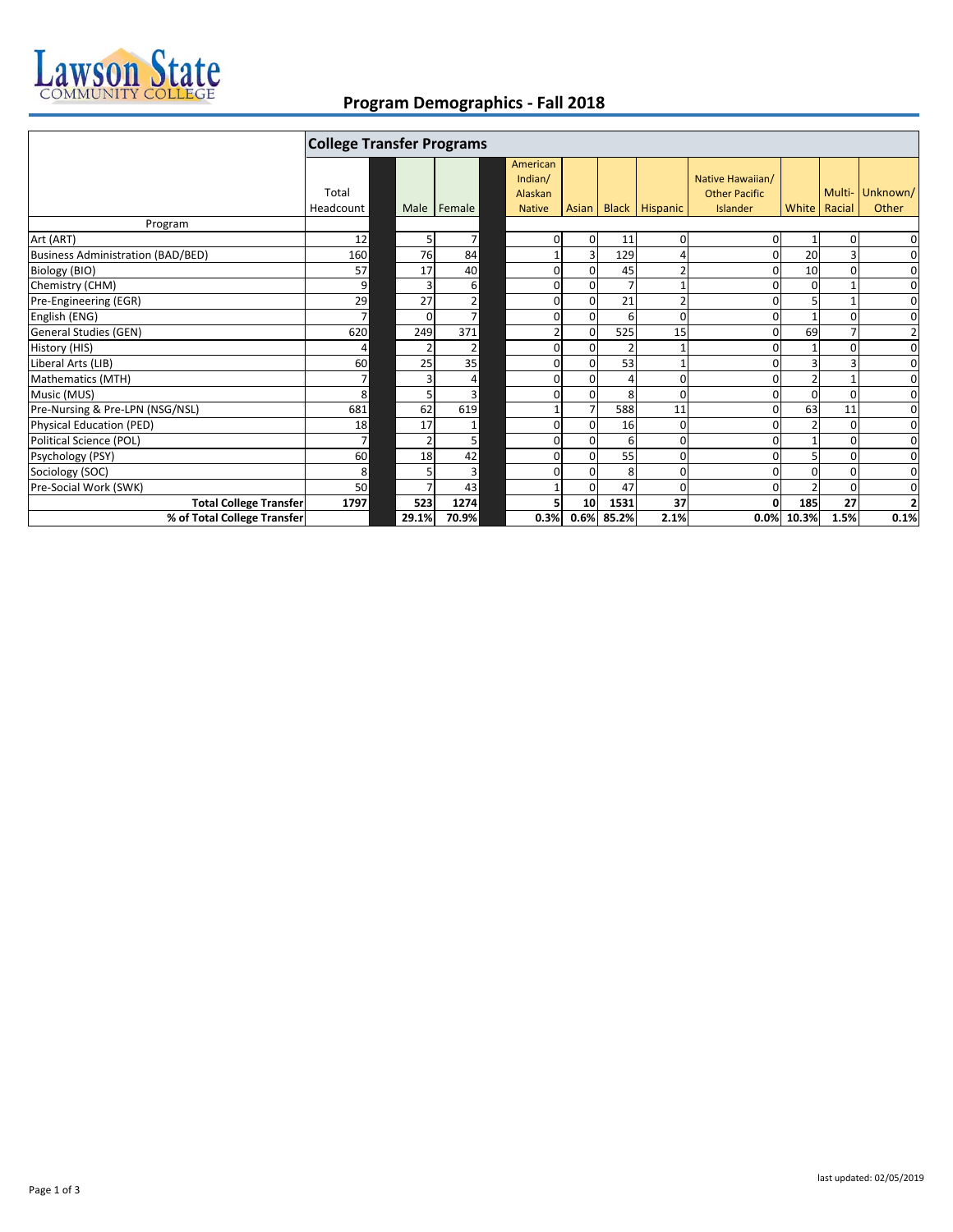

## **Program Demographics ‐ Fall 2018**

|                                                  | <b>Career Technical Programs</b> |                          |                          |               |                |                 |                |                      |                 |                |                 |
|--------------------------------------------------|----------------------------------|--------------------------|--------------------------|---------------|----------------|-----------------|----------------|----------------------|-----------------|----------------|-----------------|
|                                                  |                                  |                          |                          | American      |                |                 |                |                      |                 |                |                 |
|                                                  |                                  |                          |                          | Indian/       |                |                 |                | Native Hawaiian/     |                 |                |                 |
|                                                  | Total                            |                          |                          | Alaskan       |                |                 |                | <b>Other Pacific</b> |                 |                | Multi- Unknown/ |
|                                                  | Headcount                        | Male                     | Female                   | <b>Native</b> | Asian          | <b>Black</b>    | Hispanic       | Islander             | White           | Racial         | Other           |
| Autobody Repair (ABR)                            | 28                               | 26                       | $\overline{\mathbf{c}}$  | $\mathbf 0$   | $\mathbf 0$    | 24              | 2              | $\Omega$             | $\mathbf{1}$    | $\mathbf{1}$   | $\mathbf 0$     |
| Air Conditioning/Refrigeration (ACR)             | 98                               | 96                       | $\overline{2}$           | $\mathbf 0$   | $\overline{2}$ | 61              | $\overline{2}$ | $\Omega$             | 31              | $\mathbf{1}$   | $\mathbf{1}$    |
| Accounting (ACT)                                 | 10                               | 5                        | 5                        | $\mathbf 0$   | $\mathbf 0$    | 10              | $\mathbf 0$    | $\overline{0}$       | $\mathbf 0$     | $\Omega$       | $\mathbf 0$     |
| <b>AOT Programs (AOT)</b>                        | 26                               | 19                       | $\overline{\mathcal{I}}$ | $\mathbf 0$   | $1\,$          | 21              | $\mathbf{1}$   | $\overline{0}$       | 3               | $\mathbf 0$    | $\mathbf 0$     |
| Automotive Technology - GM ASEP (ASE)            | 18                               | 17                       | $\mathbf{1}$             | $\mathbf 0$   | $\mathbf 0$    | 6               | $\mathbf{1}$   | $\Omega$             | 11              | $\Omega$       | $\mathbf 0$     |
| Automotive Technology - Ford Asset (ASF)         | 17                               | 17                       | $\mathbf 0$              | $\mathbf 0$   | $\mathbf 0$    | $\mathbf{1}$    | $\mathbf{1}$   | $\overline{0}$       | 15              | $\mathbf 0$    | $\mathbf 0$     |
| Automotive Technology - Toyota T-Ten (AST)       | 11                               | 9                        | $\mathbf 2$              | $\mathbf 0$   | $\overline{2}$ | $\mathbf{1}$    | $\mathbf{1}$   | $\overline{0}$       | 6               | $\mathbf{1}$   | $\mathbf 0$     |
| Automotive Mechanics (AUM)                       | 36                               | 35                       | $\mathbf 1$              | $\mathbf 0$   | $\mathbf 0$    | 20              | 4              | $\Omega$             | $\overline{12}$ | $\mathbf 0$    | $\mathbf 0$     |
| Automated Manufacturing (AUT)                    | 21                               | 20                       | $\mathbf 1$              | $\mathbf 0$   | $\mathbf 0$    | 10              | $\mathbf{1}$   | $\Omega$             | 9               | $\mathbf{1}$   | $\mathbf 0$     |
| Barbering (BAR)                                  | 30                               | 27                       | 3                        | $\mathbf 0$   | $\mathbf 0$    | 30              | $\mathbf 0$    | $\overline{0}$       | $\mathbf 0$     | $\mathbf 0$    | $\mathbf 0$     |
| <b>Building Construction (BUC)</b>               | 22                               | 16                       | 6                        | $\mathbf 0$   | $\mathbf 0$    | 16              | $\mathbf{1}$   | $\Omega$             | $5\overline{)}$ | $\Omega$       | $\mathbf 0$     |
| <b>Business Admin and Management (BUS)</b>       | 80                               | 34                       | 46                       | $\mathbf 1$   | $\mathbf 1$    | 68              | $\overline{2}$ | $\overline{0}$       | 6               | $\mathbf{1}$   | $\mathbf{1}$    |
| Commercial Art (CAT)                             | 20                               | 13                       | $\overline{7}$           | $\mathbf 0$   | $\mathbf 0$    | 16              | $\mathbf 0$    | $\Omega$             | 3               | $\Omega$       | $\mathbf{1}$    |
| Commercial Food Services/Culinary Arts (CFS/CUA) | 57                               | 24                       | 33                       | $\mathbf 0$   | $\mathbf 1$    | 54              | $\mathbf 0$    | $\overline{0}$       | $\mathbf 1$     | $\pmb{0}$      | $\mathbf{1}$    |
| Child Development (CHD)                          | 41                               | $\Omega$                 | 41                       | $\mathbf 0$   | $\mathbf 0$    | 38              | $\mathbf{1}$   | $\Omega$             | $\mathbf{1}$    | $\mathbf{1}$   | $\mathbf 0$     |
| Computer Science-Bus Ed (CIB/CIM/CIS)            | 104                              | 69                       | 35                       | $\mathbf 2$   | $1\,$          | 82              | 3              | $\overline{0}$       | 12              | $\overline{4}$ | $\mathbf 0$     |
| Cosmetology (COS)                                | 42                               | $\overline{1}$           | 41                       | $\mathbf{1}$  | $\mathbf 0$    | 40              | $\mathbf 0$    | $\Omega$             | $\mathbf 0$     | $\mathbf{1}$   | $\mathbf 0$     |
| Criminal Justice (CRJ)                           | $\overline{23}$                  | 10                       | 13                       | $\mathbf 0$   | $\mathbf 0$    | $\overline{22}$ | $\mathbf 0$    | $\mathbf 0$          | $\mathbf{1}$    | $\mathbf 0$    | $\mathbf 0$     |
| Dental Assisting (DAT)                           | 32                               | $\overline{2}$           | 30                       | $\Omega$      | $\Omega$       | 19              | $\Omega$       | $\Omega$             | 12              | $\mathbf{1}$   | $\Omega$        |
| Drafting (DDT)                                   | 11                               | 8                        | 3                        | $\mathbf 0$   | $\mathbf 0$    | 6               | 0              | $\Omega$             | 5               | $\mathbf{0}$   | $\mathbf 0$     |
| Diesel Mechanics (DEM)                           | 35                               | 35                       | $\Omega$                 | $\Omega$      | $\Omega$       | 16              | $\overline{2}$ | $\Omega$             | 16              | $\mathbf{1}$   | $\Omega$        |
| Diagnostic Medical Sonography (DMS)              | 10                               | $\Omega$                 | 10                       | $\mathbf 0$   | $\mathbf 0$    | 8               | $\mathbf 0$    | $\mathbf 0$          | $\overline{2}$  | $\mathbf 0$    | $\mathbf 0$     |
| Electronics (EET)                                | $\mathbf{1}$                     | $\overline{1}$           | $\mathbf 0$              | $\Omega$      | $\Omega$       | $\Omega$        | $\mathbf 0$    | $\Omega$             | $\mathbf 0$     | $\mathbf{1}$   | $\Omega$        |
| <b>Emergency Medical Services (EMS)</b>          | 10                               | 6                        | 4                        | $\mathbf 0$   | $\mathbf 0$    | 3               | $\mathbf 0$    | $\mathbf{0}$         | $\overline{7}$  | $\mathbf 0$    | $\mathbf 0$     |
| Graphics & Printing (GPC)                        | $\overline{\mathbf{c}}$          | $\mathcal{P}$            | $\Omega$                 | $\Omega$      | $\Omega$       | $\overline{2}$  | $\Omega$       | $\Omega$             | $\mathbf 0$     | $\Omega$       | $\mathbf 0$     |
| Industrial Electronics (ILT/ILE)                 | 48                               | 47                       | $\mathbf{1}$             | $\mathbf 0$   | $\overline{2}$ | 30              | $\mathbf 0$    | $\overline{0}$       | 16              | $\mathbf 0$    | $\mathbf 0$     |
| Industrial Maintenance (INT)                     | $\overline{7}$                   | 6                        | $\mathbf{1}$             | $\mathbf 0$   | $\mathbf 0$    | $\overline{2}$  | $\mathbf 0$    | $\overline{0}$       | $\mathsf{5}$    | $\mathbf 0$    | $\mathbf 0$     |
| <b>Licensed Practical Nursing (LPN)</b>          | 35                               | 6                        | 29                       | $\mathbf 0$   | $\mathbf 0$    | 28              | $\mathbf 0$    | $\Omega$             | 6               | $\mathbf{1}$   | $\mathbf 0$     |
| <b>Medical Secretary (MDS)</b>                   | 38                               | $\overline{2}$           | 36                       | $\mathbf 0$   | $\mathbf 0$    | 34              | $\mathbf 0$    | $\overline{0}$       | $\overline{2}$  | $\mathbf{1}$   | $\mathbf{1}$    |
| Machine Tool Technology (MTT)                    | 12                               | 10                       | $\mathbf 2$              | $\mathbf 0$   | $\mathbf{1}$   | $\mathbf{1}$    | $\mathbf{1}$   | $\Omega$             | 9               | $\mathbf 0$    | $\mathbf 0$     |
| <b>Nursing Assistant (NAS)</b>                   | $\overline{4}$                   | $\Omega$                 | $\overline{4}$           | $\mathbf 0$   | $\mathbf 0$    | $\overline{2}$  | $\mathbf 0$    | $\overline{0}$       | $\overline{2}$  | $\mathbf 0$    | $\mathbf 0$     |
| Nursing (NUR)                                    | 121                              | 14                       | 107                      | $\mathbf{1}$  | $1\,$          | 82              | $\overline{2}$ | $1\overline{ }$      | 31              | $\overline{3}$ | $\mathbf 0$     |
| Office Administration (OAD)                      | 12                               | $\Omega$                 | 12                       | $\mathbf 0$   | $\mathbf 0$    | 9               | $\mathbf{1}$   | $\overline{0}$       | $\overline{2}$  | $\mathbf 0$    | $\mathbf 0$     |
| Plumbing (PLB)                                   | 17                               | 15                       | $\overline{2}$           | $\mathbf 0$   | $\mathbf 0$    | 12              | $\mathbf 0$    | $\Omega$             | 5               | $\mathbf 0$    | $\mathbf 0$     |
| Robotics (ROB)                                   | $\mathbf 2$                      | $\overline{2}$           | $\mathbf 0$              | $\mathbf 0$   | $\mathbf 0$    | $\mathbf{1}$    | $\mathbf 0$    | $\Omega$             | $\mathbf{1}$    | $\Omega$       | $\mathbf 0$     |
| Radio/TV Broadcasting (RTV)                      | 9                                | 6                        | 3                        | $\mathbf 0$   | $\mathbf 0$    | 8               | $\mathbf 0$    | $\Omega$             | $\mathbf{1}$    | $\mathbf{0}$   | $\mathbf 0$     |
| Social Work Technician (SWT)                     | $\overline{7}$                   | $\overline{\phantom{a}}$ | 5                        | $\mathbf 0$   | $\Omega$       | $\overline{7}$  | $\overline{0}$ | $\Omega$             | $\mathbf 0$     | $\Omega$       | $\mathbf 0$     |
| Welding (WDT)                                    | 69                               | 65                       | $\overline{4}$           | $\mathbf{1}$  | $\mathbf 0$    | 46              | $\mathbf{1}$   | $\Omega$             | 21              | $\Omega$       | $\mathbf 0$     |
| <b>Total Career Technical</b>                    | 1166                             | 667                      | 499                      | 6             | 12             | 836             | 27             | $\mathbf{1}$         | 260             | 19             | 5               |
| % of Total Career Technical                      |                                  | 57.2%                    | 42.8%                    | 0.5%          |                | 1.0% 71.7%      | 2.3%           |                      | 0.1% 22.3%      | 1.6%           | 0.4%            |
|                                                  |                                  |                          |                          |               |                |                 |                |                      |                 |                |                 |